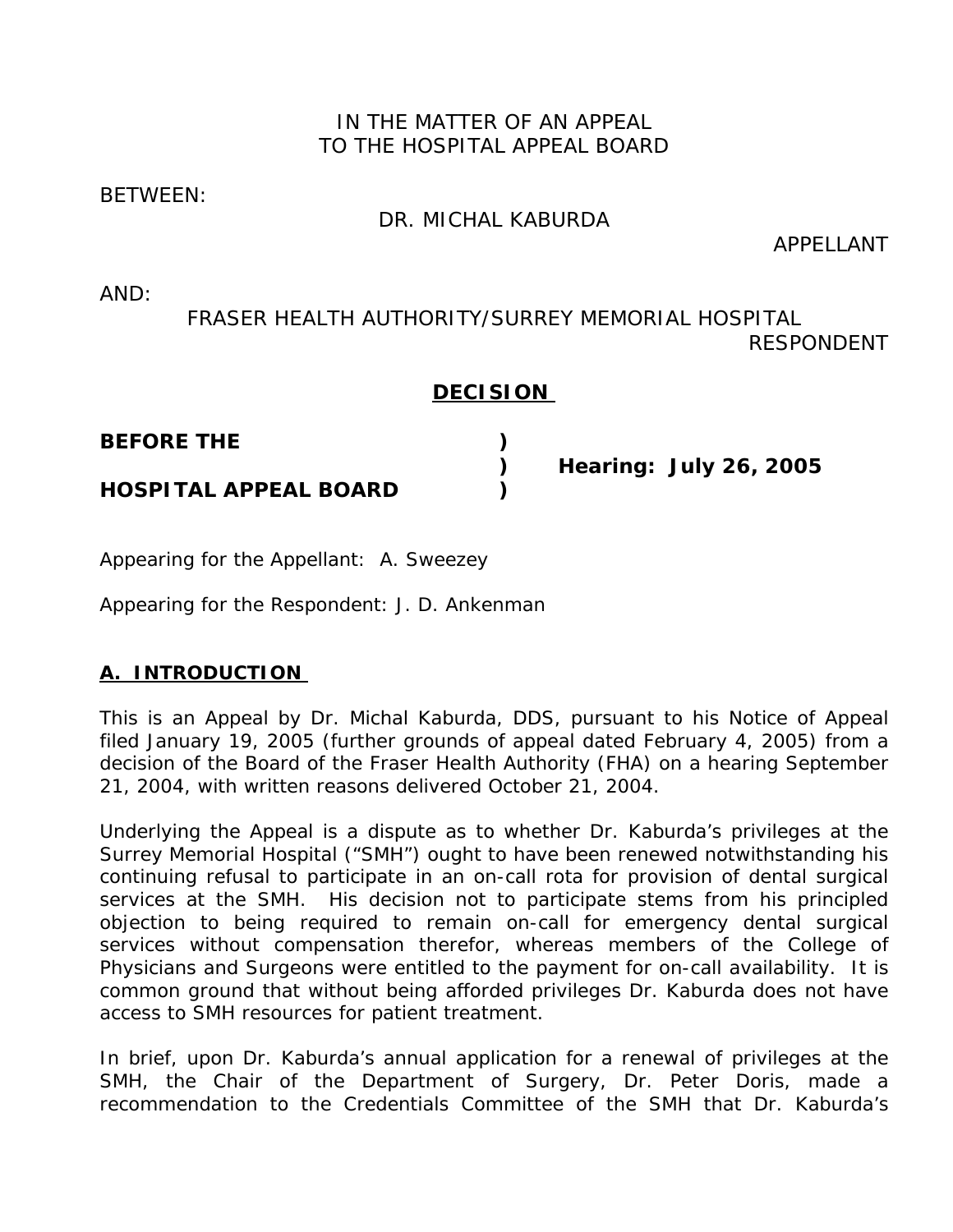application for renewal of privileges be declined due to Dr. Kaburda's ongoing refusal to participate in the on-call rota for dental surgical treatment in the emergency department at SMH. The recommendation was accepted, and this, in turn, led to a hearing before the SMH Local Medical Advisory Committee ("LMAC") on March 29<sup>th</sup>, 2004, in which both Dr. Doris and Dr. Kaburda actively participated.

After due deliberation, the LMAC recommended to the FHA Board that Dr. Kaburda's privileges not be renewed, effective December 31, 2003. From that decision, Dr. Kaburda appealed to the FHA Board, which decided to accept the recommendations of the LMAC and refused to renew Dr. Kaburda's privileges, effective December 31, 2003. In the result his privileges were not renewed, and it is from the FHA Board that decision the within Appeal is taken. Dr. Kaburda seeks renewal of his privileges.

#### **B. GROUNDS OF APPEAL**

On the Appeal, Dr. Kaburda advances the following grounds:

- 1. The requirement of Surrey Memorial Hospital ("SMH") and the Respondent that Dr. Kaburda, as a condition of privileges for performing elective surgery, provide on-call availability to the Emergency Department without compensation is unreasonable and unfair, and is biased and discriminatory when compared to their treatment of physicians.
- 2. The said requirement for SMH is discriminatory among hospitals within the Fraser Health Authority, and there was no evidence justifying such inconsistency.
- 3. Dr. Doris, the Head of the Department of Surgery in SMH, improperly, and with bias, intervened in the process of renewal of Dr. Kaburda's privileges in the Division of Dentistry at SMH, and the Respondent improperly, or unduly, gave weight to such intervention.
- 4. The Respondent's presumption that Dr. Kaburda's patients are not prejudiced by the non-renewal of Dr. Kaburda's privileges was unsupported by any evidence.
- 5. The Respondent has failed to apply, or comply, or to give any regard to the Model Medical Staff Bylaws for Health Authorities in British Columbia, particularly Article 4.4 including Article 4.4.5, which, while not formally adopted by the Respondent until 2004, were circulated and generally followed prior the events herein.

Although the grounds of appeal are couched in terms of errors in the decisions below, the parties are agreed that an appeal to this Board is a "new hearing" pursuant to s.46 (2.3) of the *Hospital Act*, RSBC 1996, c. 200, and that the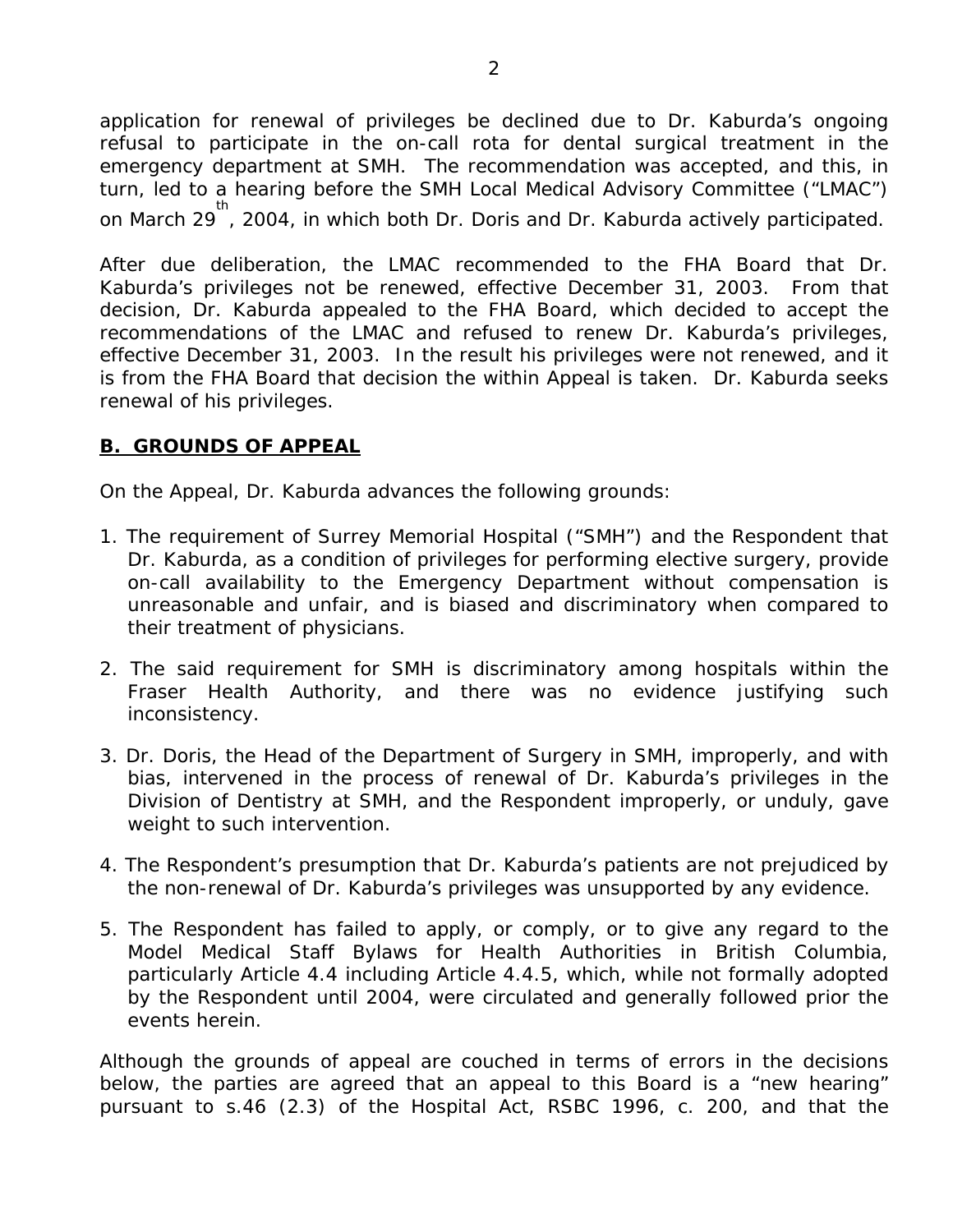Hospital Appeal Board ("Board") may affirm, vary, reverse or substitute its own decision for that of a FHA Board on terms and conditions it considers appropriate: s. 46 (2) *Hospital Act*.

It is the Respondent's position, on this Appeal, that Dr. Kaburda's refusal to provide on-call services in accordance with an on-call rota properly established by the SMH Department of Surgery, Division of Dentistry, is in breach of the SMH Bylaws and Rules and contrary to his commitment to do so contained in his application for renewal of privileges. As such, the Respondent's position is that the FHA Board was correct in declining to renew Dr. Kaburda's privileges following his refusal to participate in the on-call rota. Further, the Respondent says that it was permissible within the regulatory and administrative scheme, that Dr. Doris, as Head of Surgery responsible for making recommendations to the LMAC and ensuring compliance with the Hospital Bylaws and Rules, make recommendations as to the non-renewal of Dr. Kaburda's privileges and no bias or discrimination is shown to exist.

#### **C. REGULATIONS AND ADMINISTRATIVE CONTEXT**

The actions of the parties and their submissions on Appeal must be considered in the context of the applicable regulatory and administrative scheme governing the relationship between the parties. The relevant hierarchy of legislation, regulation, Bylaws and Rules which applies to the parties may be briefly summarized as set out below.

The *Hospital Act,* s. 2(1) provides that the SMH shall have a properly constituted Board of Management, and bylaws or rules for the administration of hospital affairs and the provision of a high standard of care and treatment for patients. That Board is, in turn, required to promulgate bylaws governing the hospital's medical staff: *Hospital Act* Regulation s. 4(2). The SMH medical staff is represented by Heads of Departments, who are required to act in an advisory capacity and, where appropriate, to recommend the non-renewal of any medical staff member's permit to practice in the hospital if the circumstances so warrant: *Hospital Act Regulation* s. 4(3).

The *Hospital Act Regulations* s. 6, provide that the Board of Management has the power to exclude a member of the medical staff from privileges at the hospital if he or she refuses to comply with medical staff bylaws after due notice in writing is given.

At the hearing of this Appeal, the parties agreed that the only medical staff bylaws in existence respecting the SMH medical staff were the Medical Staff of the South Fraser Health Region Bylaws ("*Medical Staff Bylaws*"). Those Bylaws were adopted by resolution of the FHA on December 12, 2001 for application upon the formation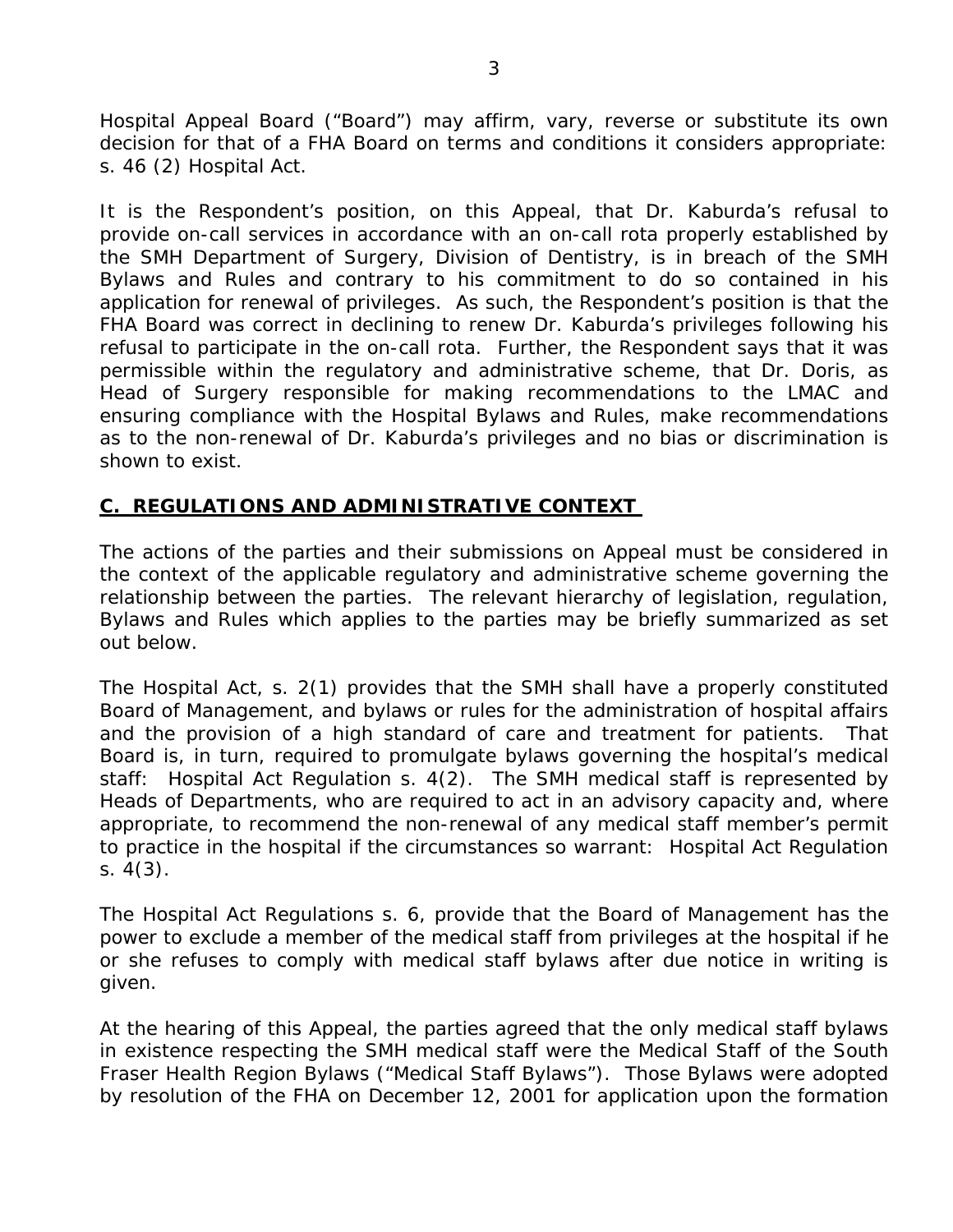of the FHA (by amalgamation under the provisions of the *Health Authorities Act*, R.S.B.C. 1996, c. 180).. They applied, *mutatis mutandis*, to the FHA prior to being supplanted in June 2004 by the *Medical Staff Bylaws of the Fraser Health Authority*.

The *Medical Staff Bylaws* describe, *inter alia*, the responsibilities of members of the medical staff to serve SMH and provide patient care. They apply to dentists on staff. A "dentist" is defined as a member of the medical staff who is duly registered with the College of Dental Surgeons of British Columbia.. The "medical staff" is defined as including physicians and dentists who hold a permit to practice medicine and dentistry, respectively, in the hospital.

The Board of Management of SMH has a full authority over, *inter alia*, the appointment and non-renewal of privileges to the medical staff. Requirements for applicants for membership in the medical staff are addressed in the *Medical Staff Bylaws*. The applicant must be willing to participate in the discharge of appropriate staff obligations, appropriate to the membership category: Bylaw 4.2.2 (e).

An application for membership on medical staff requires the applicant to provide an undertaking that, if appointed to the medical staff, he or she will be governed by the requirements set out in the Bylaws and Rules: *Bylaw* s. 4.2.3. It is further provided that each member of the medical staff "shall have his/her privileges reviewed on an annual basis or as otherwise determined by the Board": *Bylaw* s. 4.5.1.

As to responsibility for patient care, the *Medical Staff Bylaws* provide that all members of the medical staff are expected to provide emergency services to patients in accordance with hospital or departmental policies": *Bylaw* s. 5.3.1. They further provide that in the event the Regional Medical Advisory Committee (here, the LMAC) recommends the non-renewal of privileges, the applicant will be given an opportunity to appear before that Committee within 60 days, and further, that if the RHA Board decides "not to renew the privileges of a member for other than disciplinary issues, patient safety concerns or quality of medical care, 12 months' notice must be given": *Bylaw* s. 4.5.5.

The Board of Management may organize the medical staff into departments and divisions and each department is required to have a Department Head who is appointed by that Board to, *inter alia*, review and make recommendations on all annual re-appointments to the Department: *Bylaws* ss. 7.2, 7.3.3 and 7.3.4.

Lastly, the *Medical Staff Bylaws* set out a discipline and appeal process. They provide that "violation of the requirements set out in these Bylaws and Rules of the Medical Staff … by a member of the Medical Staff are grounds for…non-renewal of privileges" … Appeal procedures provide for an appeal to the FHA Board and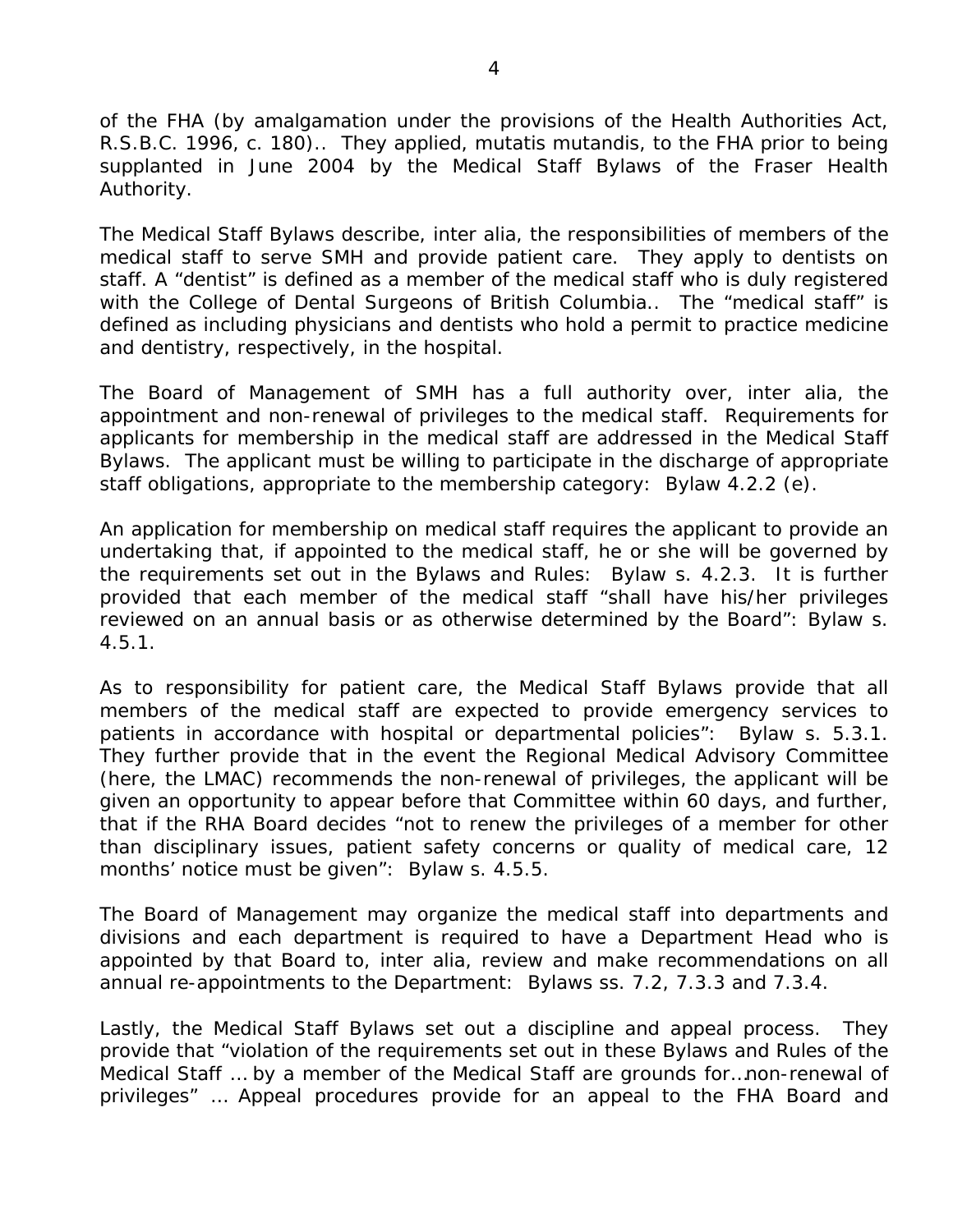ultimately to this Board: *Bylaw* s. 10.1.1. and 10.5.

The applicable SMH *Rules of the Division of Dentistry*, provide as follows:

- 1. Membership
	- 1.1 Members are dentists who are on the Medical Staff at Surrey Memorial Hospital.
	- 1.2 Members of the Division will be members of the Department of Surgery.

#### 2. Responsibility

…..

- 2.1 *Members will provide 24 hour on-call coverage to the Emergency Room.*
- 2.3 *Members will abide by the Bylaws of the Hospital, the Rules of the Department of Surgery, and the Rules and Regulations of the Division of Dentistry.*

[Emphasis added]

The SMH *Rules of the Department of Surgery* also apply. They provide for the appointment of a Department Chief whose responsibility is to carry out the duties assigned to him or her by the *Hospital Staff Bylaws*: They provide that each Division within the Department "will ensure 24 hour coverage in their discipline". *Rule 2.6*, and further that:

- 3.1 Each department chief will submit a call roster to the Chief of Staff providing 24 hour coverage and a 24 hour on-call rota for the department and each division within the department.
- 3.2 *Each member will take part in the staffing of the on-call rota on an equal basis.*

[Emphasis added]

The Department Chief, according to the *Rules of the SMH Department of Surgery*, "at the time of the member's application for re-appointment may make any recommendation the Department Chief deems appropriate to the Medical Advisory Committee regarding the member's privileges…": *Rule* 6.2.

Under Rule 5 "Resources" the SMH *Rules, Division of Dentistry*, provide that "each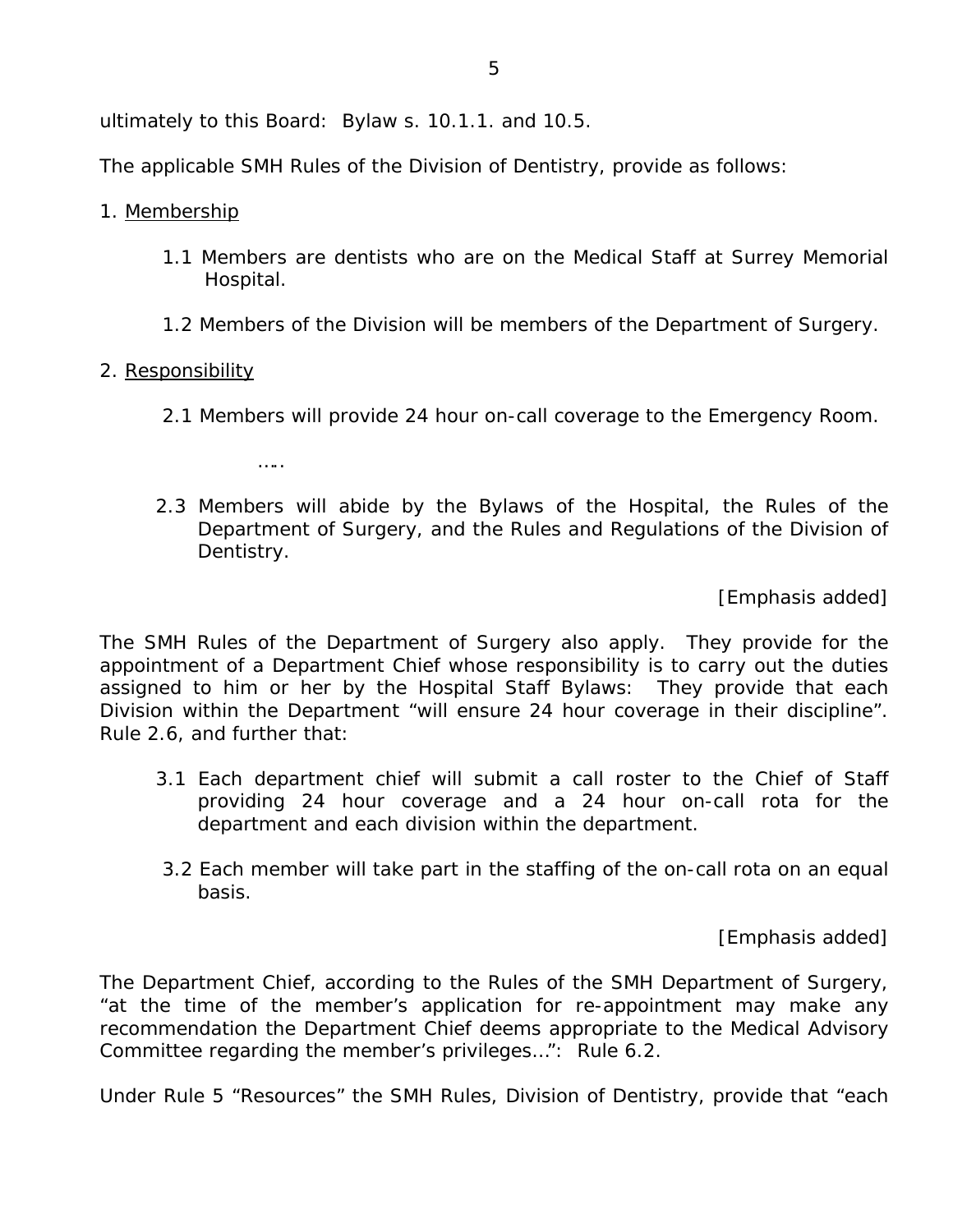active and associate member will provide equal on-call coverage" *Rule* 5.2. Under certain circumstances with the approval of the Department Chief, a member of the medical staff may be fully or partially exempted from the call obligation. No approval or exemption was granted in Dr. Kaburda's case.

None of the above rules or bylaws touch on the matter of compensation for services or for on-call availability by medical staff.

#### **D. THE FACTS**

Dr. Kaburda is a member of the College of Dental Surgeons of British Columbia, is licensed to practice dentistry and has a specialty extension in oral maxillofacial surgery. He has practiced that specialty since 1967. In the early 1970's he organized the Division of Dentistry at SMH. Although, as a dentist, Dr. Kaburda has not had admitting privileges at the SMH, nevertheless, he, by virtue of a "special permit" was entitled to utilize the hospital's resources as a surgeon until December 21, 2003 when those privileges were not renewed. He currently enjoys privileges in his specialty at the Royal Columbia Hospital, the Burnaby General Hospital and at several other private hospitals.

On October 10, 2002, in usual course, Dr. Kaburda applied in writing for annual reappointment to the SMH Medical Staff for 2003. The application form signed by him requires the nomination of alternate dentists, in the event that he is "not available" for on-call duties relating to patient emergencies. In accordance with its printed form content, in his signed application, Dr. Kaburda certified and agreed "to abide by the Bylaws, Rules and Regulations of the Medical Staff at the SMH." His privileges were accordingly renewed for 2003.

Historically, in what Dr. Peter Doris, Head of Surgery at SMH, described as the *quid pro quo* for hospital privileges, members of the Medical Staff are required to be "on-call" for emergencies requiring patient care. The "on-call" requirement is a divisional and individual responsibility according to the Bylaws and Rules governing the Medical Staff and the Division of Dentistry at the SMH. The purpose of the oncall rota is to ensure coverage by medical staff in the event his or her services are required on an emergency or other basis.

The matter of principle, which ultimately led Dr. Kaburda to withdraw his on-call availability for services was the subject of testimony by him and two witnesses for the Respondent, Dr. Aidelbaum and Dr. Doris. Essentially, whereas physicians and surgeons became entitled to receive compensation for their remaining available for "on-call" services through an agreement between the British Columbia Medical Association and the Provincial Government, styled the Medical On-Call Availability Program ("MOCAP"), January 22, 2003, the Association of Dental Surgeons of British Columbia has not obtained for its members a similar arrangement.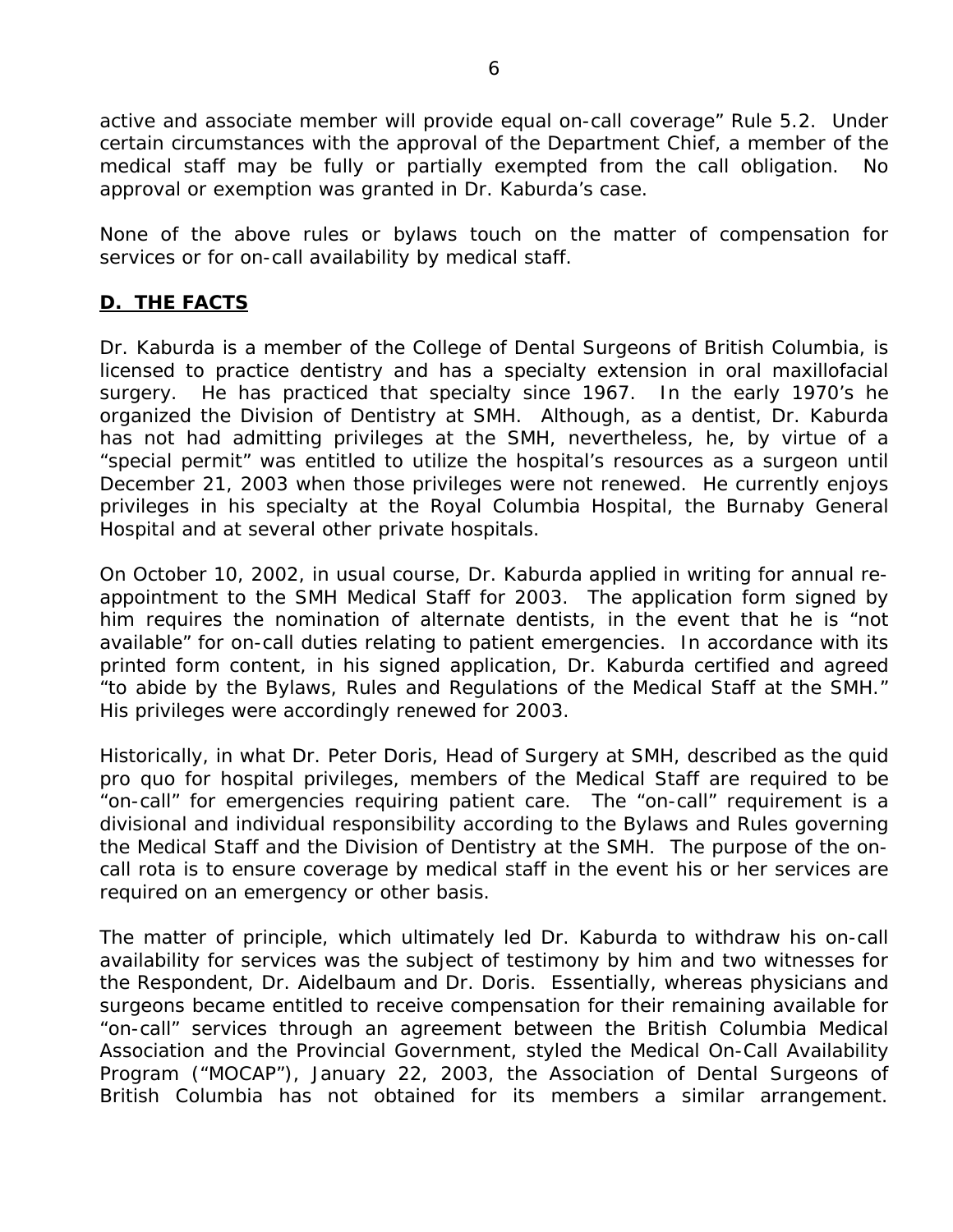Accordingly its members, including Dr. Kaburda, are not compensated for their remaining available for "on-call" services. Nevertheless oral and maxillofacial surgeons at the SMH are, by virtue of on-call rotas adopted within the SMH's Divison of Dentistry, required to be "on-call" for the emergency treatment of, *inter alia*, mandibular fractures. This was a requirement which applied to Dr. Kaburda under the Bylaws and Rules governing the SMH medical staff.

Dr. Kaburda testified that he had submitted a claim through Dr. Aidelbaum, to the BC Medical Association, for retroactive compensation for stand-by time in respect of provision of "on-call" services by him for the period April 1, 2001 – March 31, 2002. Dr. Aidelbaum had sent Dr. Kaburda's claim to the BCMA as a "disputed claim" on the basis that it remained "questionable if your oral and maxillofacial call group will qualify as part of the BCMA Agreement". Dr. Aidelbaum's position, throughout a lengthy dispute, was that the claim for retroactive payment for 2001 – 2002, or payment under MOCAP for 2002 – 2003, does not apply to members of the Medical Staff of the Fraser Health Authority who provide specialist services in the capacity of a certified oral and maxillofacial surgeon.

Dr. Kaburda felt this view to be manifestly unfair. While members of the College of Physicians and Surgeons, who provided services similar to those provided by oral and maxillofacial surgeons in emergency treatment of mandibular fractures, were compensated under the provisions of MOCAP for remaining available for on-call services, oral and maxillofacial surgeons were not. This asymmetry in compensation for essentially the same thing, was objectionable to Dr. Kaburda

On November 8, 2002, Dr. Kaburda wrote to Dr. Aidelbaum with respect to a proposed on-call schedule circulated by Dr. Aidelbaum for the period December 31, 2002 – January 5, 2004, which included Dr. Kaburda. He said in his letter, in part:

> "I do not feel it is appropriate for you to place my name on the proposed schedule. Nor should my name be included in any, voluntarily staff rosters for Surrey Memorial Hospital for the purpose of providing the services of Oral and Maxillofacial Surgery for Emergency Services.

> I am not prepared to provide a *gratis* service in any shape or form, especially when said service is insurable and in place for members of the Plastics and or ENT Department. They are being compensated for being on-call for the service I am asked to provide.

> Please continue to exclude my name from the so-called schedule of Surrey Memorial Hospital On-Call Coverage for Oral and Maxillofacial Surgeons until Fraser Health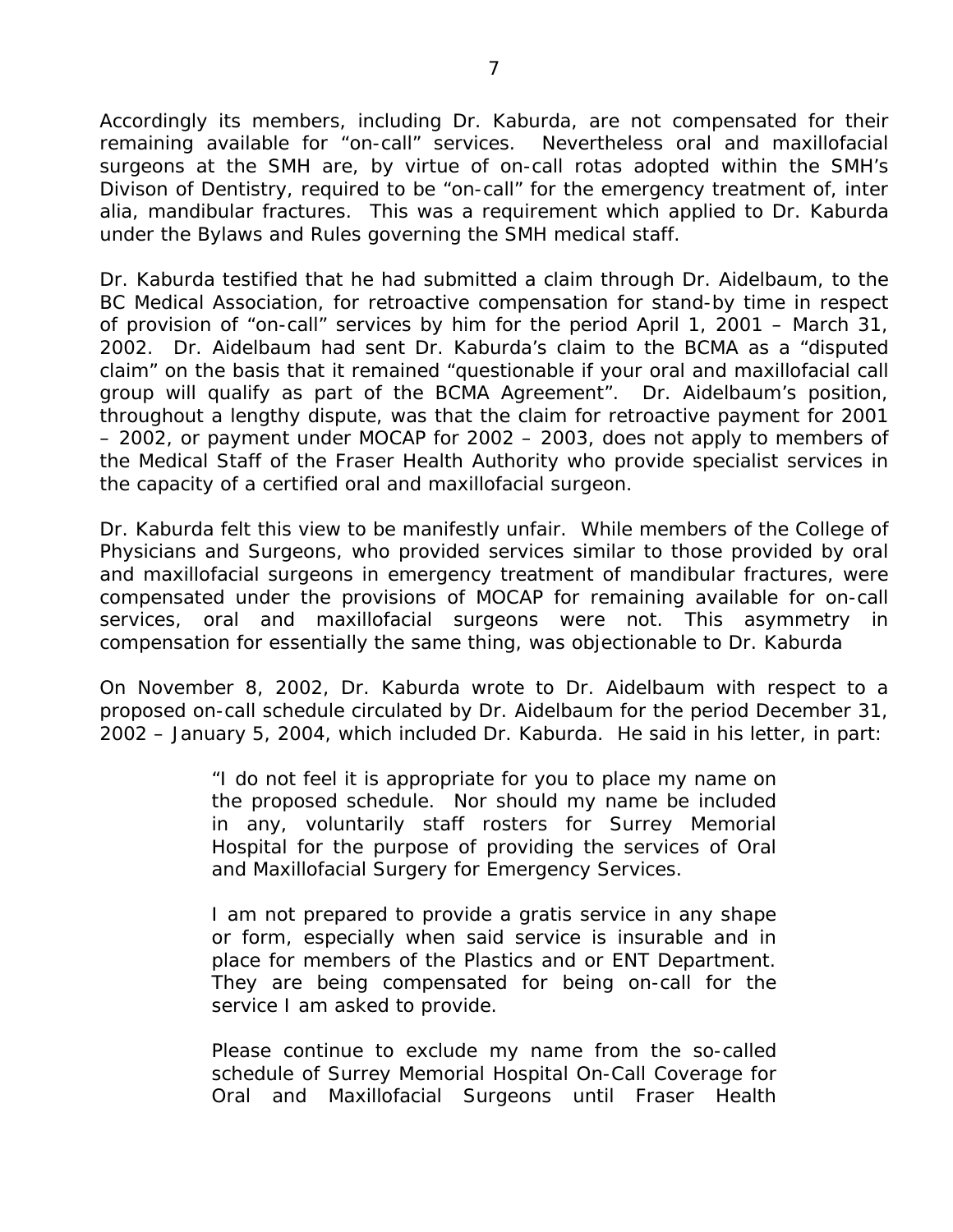#### Authority institutes a 'fair wage' policy."

[Emphasis added]

As a result of Dr. Kaburda's declining to remain on-call from September 3, 2002, the SMH was required to grant privileges to a substitute oral and maxillofacial surgeon so that the Division of Dentistry could fulfill its on-call obligations by providing "24/7" emergency on-call services. No other member of the Medical Staff, Division of Dentistry, refused to participate in "the on-call rota". After much back and forth communication in 2002 and 2003 during which time Dr. Kaburda retained his privileges, Dr. Kaburda was advised that his declining to provide oncall services on the emergency call roster, would be brought to the attention of the Medical Advisory Committee of SMH.

On October 15, 2003, Dr. Kaburda, as a part of the annual review process, again applied for re-appointment of the Medical Staff of SMH for 2004. In his application form he failed to nominate alternates for on-call coverage "in the event you are not available…who will be called for patient emergencies". Nevertheless, by his signing and delivering his application he confirmed, according to its printed terms, that he agreed to abide by the bylaws and rules of the SMH Medical Staff. This commitment was clearly inconsistent with the reality that since September 2002 he had in fact declined to be available for on-call services insofar as he was not being compensated therefor.

That application was, in the usual course, reviewed by the Chair of the Department of Surgery, Dr. Peter Doris, as provided for under the SMH *Rules of the Department of Surgery*. He made a written recommendation to the Credentials Committee of the SMH, on November 4, 2003, that Dr. Kaburda's application for renewal of privileges be refused on the basis that Dr. Kaburda had withdrawn from participation in the on-call schedule for emergency treatment. His view was, and remains, that Dr. Kaburda had declined to provide on-call services which were the very *quid pro quo* for hospital privileges, and that in doing so was in breach of the relevant SMH bylaws and rules.

On November 5, 2003, the Chair of the Credentials Committee of the SMH wrote and advised Dr. Kaburda that, having regard to the fact that Dr. Doris had not recommended his re-appointment "…due to your withdrawal from the on-call schedule for the Division of Dentistry (copy of Rules of Division of Dentistry enclosed), the Credentials Committee of Surrey Memorial Hospital is unable to act upon your request and your privileges at SMH will lapse in 2003, December 31."

Dr. Martin Aidelbaum testified as Head of the Division of Dentistry at SMH. In that Division are three oral and maxillofacial surgeons and four general dentists who enjoy privileges and who provide on-call services at the SMH pursuant to the oncall rota. He has been the Head of the Division of Dentistry since 1992. He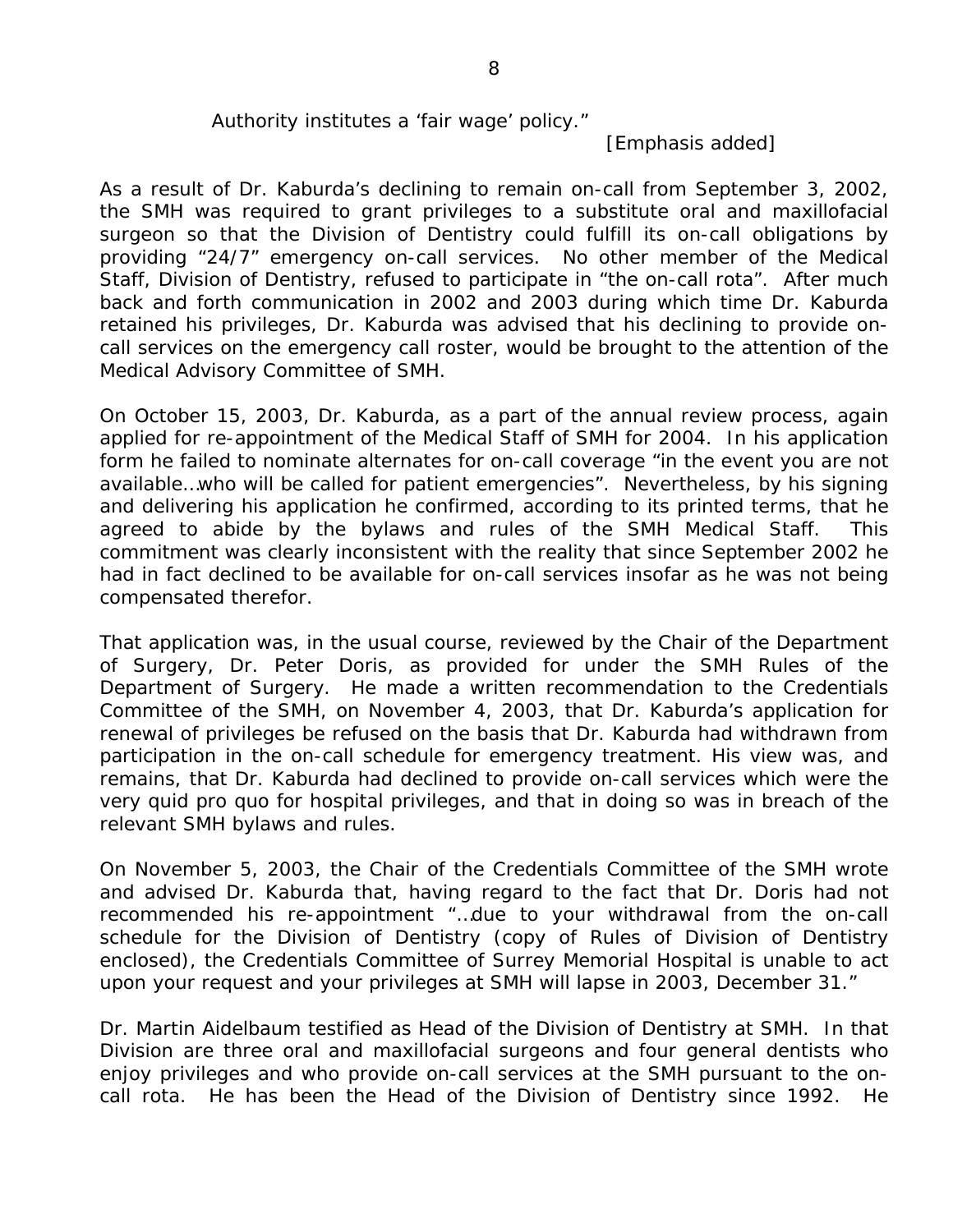testified that the Division of Dentistry requires two persons available "24/7" for oncall services, one dentist and one oral and maxillofacial surgeon. He testified that there was a vacancy in the on-call schedule created upon Dr. Kaburda's withdrawal, and that neither the Division nor its individual members supported Dr. Kaburda's decision to withdraw his on-call services. He testified that the Division of Dentistry functions as a unit within the Department of Surgery and that the Rules require a member to participate in the provision of on-call services, in exchange for the grant of hospital privileges. According to the Rules, each member must equally share in the Divisional on-call rota.

Dr. Aidelbaum was cross-examined at length on what was described as a historical "turf war" between the Division of Dentistry and the plastic surgeons at SMH with respect to the requirement for on-call services to deal with the treatment of emergency mandibular fractures. The core of the dispute was that both plastic surgeons, who are members of the College of Physicians and Surgeons, and oral and maxillofacial surgeons were required to remain on-call for the provision of emergency services for treatment of mandibular fractures at SMH, yet under MOCAP, only the plastic surgeons would receive compensation for their stand-by time, and dentists in Dr. Kaburda's position, would not.

Dr. Aidelbaum gave evidence that this different treatment stems from the fact that whereas the B.C. Medical Association, representing physicians and surgeons, (but not dentists) was able to successfully negotiate the MOCAP, that agreement did not apply to members of the College of Dental Surgeons of British Columbia. Apparently, no similar negotiations involving the Association of Dental Surgeons of British Columbia and the Provincial Government had yielded a similar agreement for dentists. It is the role and responsibility of the Provincial Government to provide for matters of compensation, and the SMH plays no role, in establishing compensation schemes for on-call services.

He further testified that while the Division of Dentistry generally supported the concerns which animated Dr. Kaburda's views that the asymmetry in compensation for on-call availability was unfair, the Division did not support Dr. Kaburda's decision to refuse on-call services because he was not compensated therefor.

Dr. Doris, Head of the Department of Surgery at SMH, also testified for the Respondent. He holds a post-graduate degree in surgery, having graduated from medicine from Queen's University in 1968 where he remained on staff from 1974 – 1987, until joining the SMH. He has practiced surgery and been Head of Surgery at SMH since 1993.

He testified that, within the Department of Surgery, there were twelve surgical divisions involving 75 surgeons as members. The Department of Surgery interacts with other parts of SMH on personnel allocation and emergency service coverage.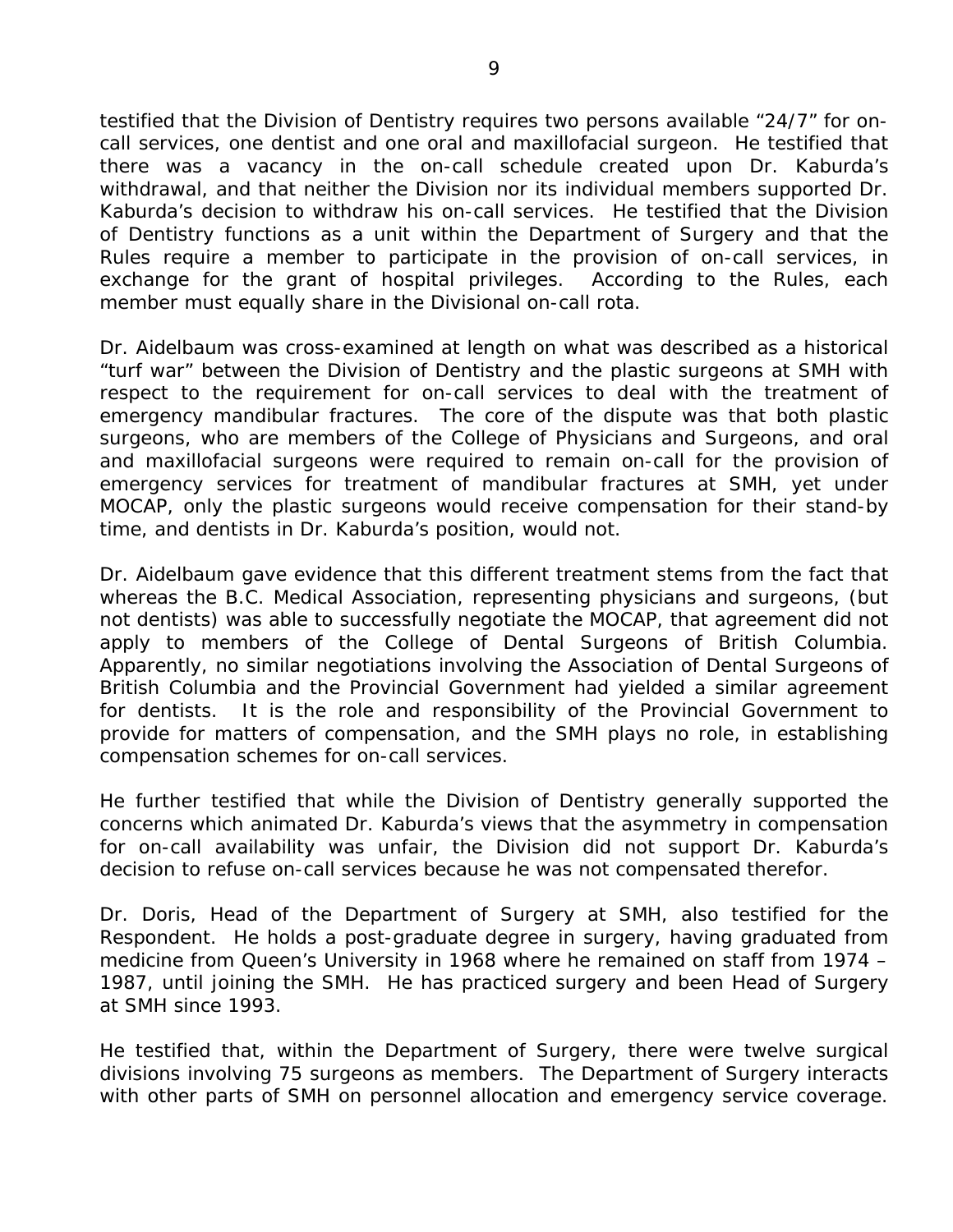He testified that each Division within his Department has specific responsibilities, and one of them is to provide "24/7" comprehensive on-call coverage. In turn, the Divisions compete for allocation of resources, including operating room time. The Department of Surgery assigns operating room time to each division based on a formula which is developed at least twice yearly.

Dr. Doris testified to the "turf issues" described by Dr. Aidelbaum and Dr. Kaburda. As Chief of Surgery, it was not unusual for him to have to deal with interdivisional disputes such as these. He recalls that when the difference arose respecting the treatment of mandibular fractures by members of the Dental Division, on the one hand, and physicians practicing the specialty of plastic surgery, on the other, there was an incident in which a patient spent 3-5 days without treatment, having apparently fallen through the cracks when one of those groups declined to provide coverage. It was this that led Dr. Doris to seek and obtain a commitment from Dr. Aidelbaum for on-call coverage by members of his Division. There are at least half a dozen mandibular fractures treated in the SMH Emergency Department annually, and that department is the fifth busiest Emergency Department in Canada.

Dr. Doris testified that, as Chief Head of Surgery, he played no role in the matter of compensation of medical practitioners or dentists, and that the Rules of the Department of Surgery do not refer to compensation matters. When asked, in effect, if Dr. Kaburda was allowed to retain privileges notwithstanding his refusal to participate in on-call duties what the broader implications might be, he said that the consequence would be "a large number of persons who would cease to provide services". He described a situation in 1990 when two members of the Orthopaedic Division decided that, given their advanced age, they should not have to participate in the on-call rota and wanted to "relinquish their call". As Chief of Surgery, he had agreed in that case that so long as those surgeons relinquished their privileges, they could be relieved from on-call responsibilities. He then referred to a more recent instance in which an arrangement was worked out by him with two other specialists who, due to advanced age, wished to withdraw from the on-call rota, by which they were permitted to do so, but only in exchange for relinquishing their privileges in respect of newly admitted patients. As to the rule requiring on-call availability in exchange for privileges, he testified that "if we did not have the rule I predict that we would have no surgeons on call."

Significantly, Dr. Doris testified that the effect of Dr. Kaburda's withdrawal from the on-call rota was not only in breach of the Rules of the Division of Dentistry and the SMH *Bylaws*, but his withdrawal raised patient safety concerns. His attention was drawn to *Medical Staff Bylaw* s. 4.5.5 which provides for 12 months notice of the non-renewal of privileges "for other than … patient safety concerns". He testified that, as a member of the committee that drafted the Bylaws, he understood that *Bylaw* s. 4.5.5 was intended only to apply to situations which flowed out of the termination of a program or area of medical service at large.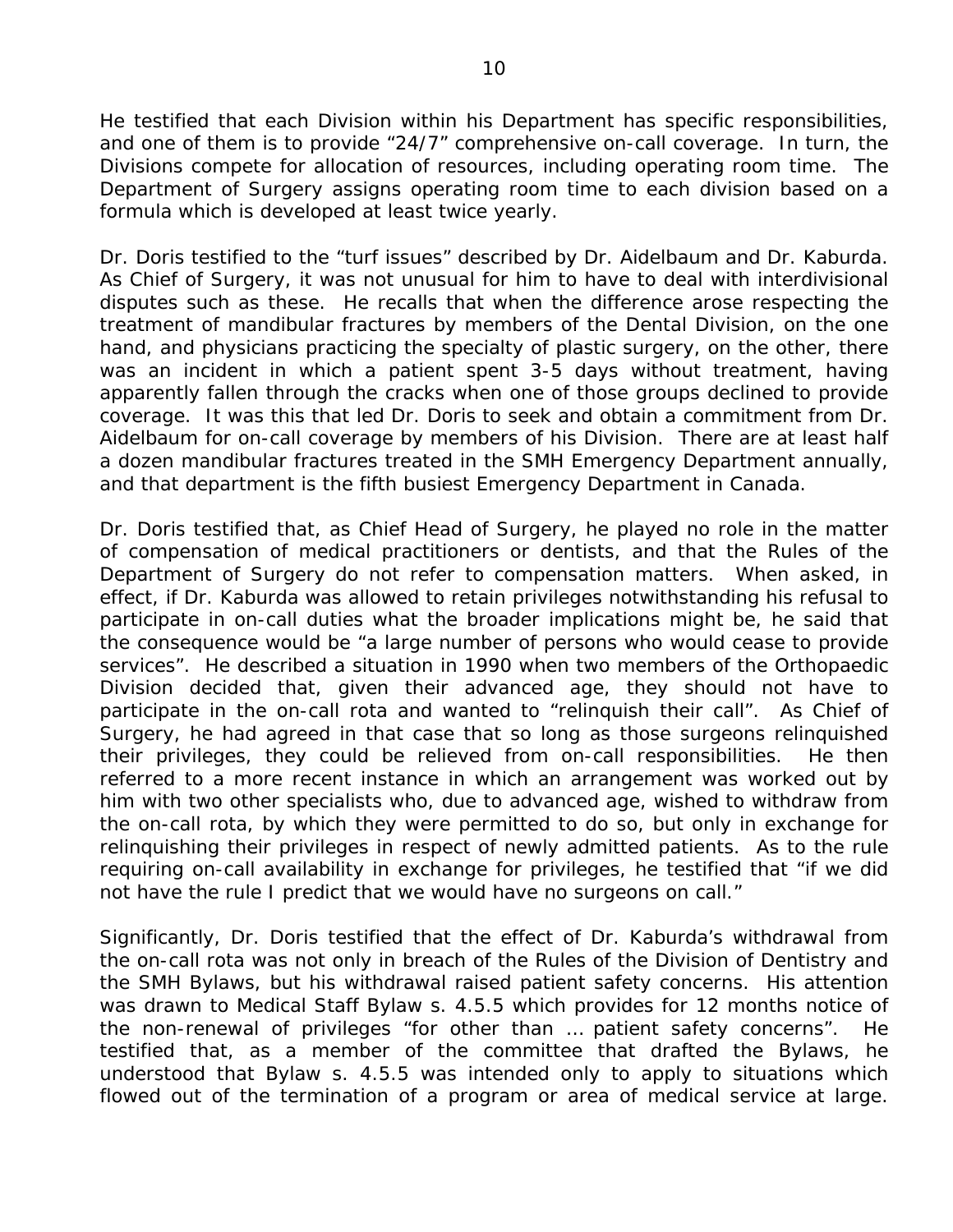While the Board is not, of course, bound by Dr. Doris' interpretation of this Bylaw, nevertheless, it is readily apparent that the 12 month notice provision applies only absent "patient safety concerns".

While no disciplinary issue arose out of Dr. Kaburda's withdrawal of on-call services, insofar as no individual patient was adversely impacted, nevertheless it was Dr. Doris' opinion as Chief of Surgery that Dr. Kaburda's decision, unsupported by the Division of Dentistry and which left a "gap" in the on-call emergency service rota, raised "patient safety concerns".

Dr. Kaburda gave evidence that on the issue of "prejudice" arising out of the nonrenewal of his privileges at SMH. His evidence was wanting on whether his patients, who might otherwise be treated by him at the Burnaby General Hospital were prejudiced at all. His evidence appeared more directed to the "prejudice" he suffered by virtue of increased traveling time from his residence in attending alternate hospitals to treat his patients. Apparently the Burnaby General Hospital, and two other private hospitals, have "accommodated" his position that he not provide on-call services without compensation. The evidence fell far short of demonstrating that this apparently differing treatment was unjustified or that the needs of the SMH in delivering emergency services was not so sufficiently different that the Bylaws and Rules requiring on-call service were "discriminatory" in the sense alleged by Dr. Kaburda. Indeed, the regulatory scheme contemplates different Bylaws and Rules for differing hospitals within the FHA.

#### **E. FINDINGS**

The Board prefaces its findings by observing that Dr. Kaburda has a lengthy and apparently distinguished career as a dental surgeon, having made a significant contribution to the SMH in providing a high standard of care and treatment for his patients. Dr. Doris quite properly conceded that he was unaware of any particular patient whose health and care was adversely impacted by Dr. Kaburda's decision to withdraw his on-call services. This was due in large part, to the hospital administration's ability to cover the "gap" in the rota through alternative provisional resources. Dr. Kaburda's decision, which has given rise to the nonrenewal of his privileges at SMH, was motivated by principle. He looked to the SMH to provide a compensation system which otherwise is only obtainable through a properly negotiated agreement, similar to MOCAP, which would cover members of the College of Dental Surgeons. It is indeed unfortunate that his views led him to a decision to withdraw on-call coverage and at the same time insist on a renewal of his privileges, a decision which resulted in his loss of those privileges.

Having carefully considered the evidence of Dr. Kaburda, and witnesses called for the Respondent, and upon hearing the able submissions of counsel, this Board finds as follows: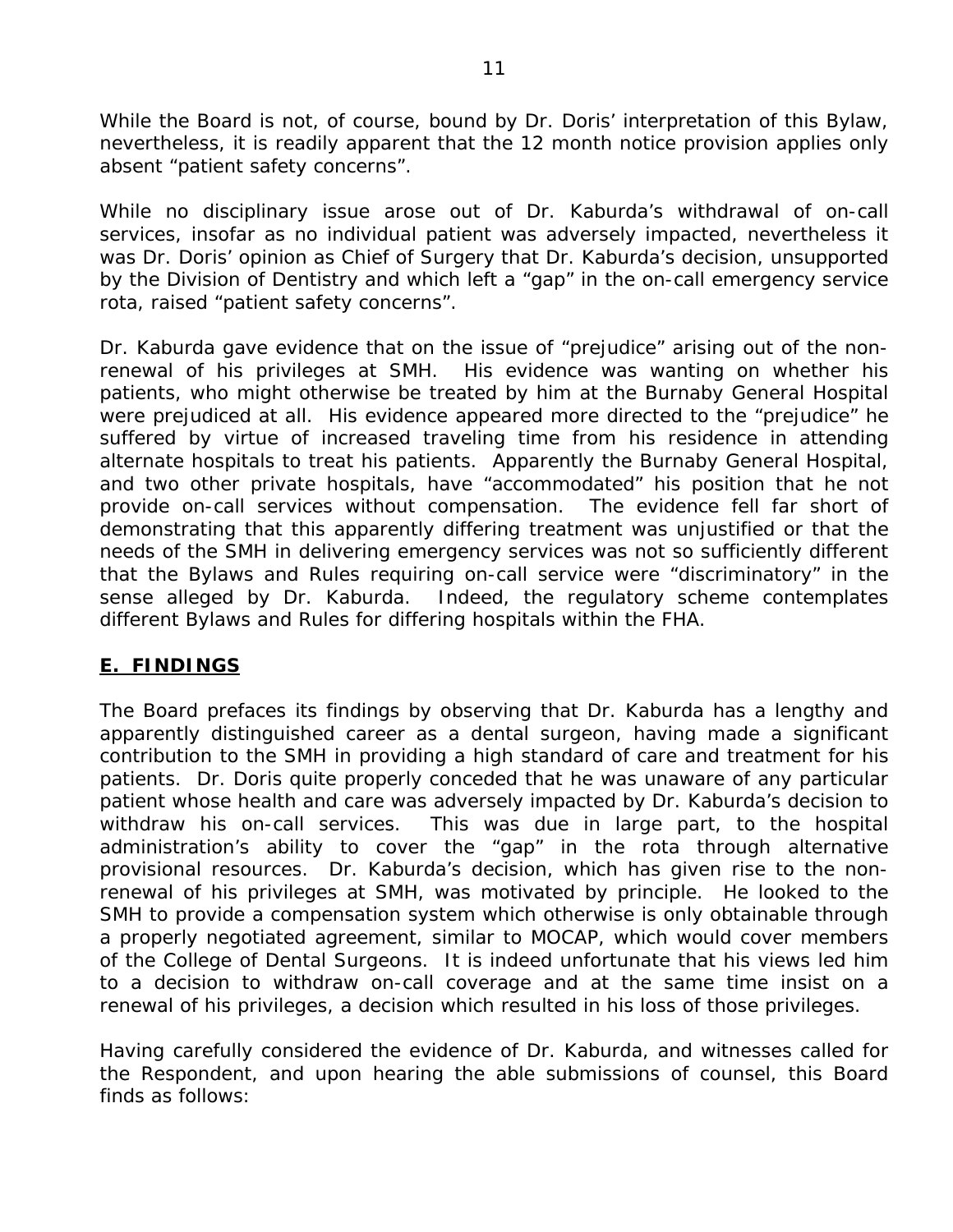1. The requirement for the provision of on-call services, which applies equally to all members of the medical staff at SMH, is reasonable and consistent with the obligation of the Board of Management of SMH to ensure, through its bylaws and rules, the proper administration of hospital affairs and the provision of a high standard of care and treatment for patients. The bylaws and rules are complementary. They required Dr. Kaburda, as a member of the medical staff, to participate in the discharge of medical staff obligations, as defined by the bylaws and rules, including those requiring a Member's provision of 24 hour on-call coverage to the emergency room and equal participation with others in the staffing of the on-call rota.

 Simply put, the fact that members of the College of Physicians and Surgeons who maintain similar on-call availability are compensated therefor under MOCAP, does not make the SMH bylaws and rules, or their application to Dr. Kaburda in this instance, unreasonable, unfair, biased or discriminatory. They apply equally to all members of the medical staff. Compensation, is collateral to and beyond the purview of the bylaws and rules. If members of the College of Dental Surgeons are to be compensated for on-call availability, then this properly falls to negotiations and an agreement between the association representing members of the College of Dental Surgeons and the Provincial Government. The existence of an agreed compensation scheme, negotiated by the College of Physicians and Surgeons on behalf of its members, does not invalidate or impair the application of those bylaws and rules to Dr. Kaburda and other members of the Division of Dentistry seeking privileges at SMH.

- 2. The bylaws and rules of the SMH apply only to the SMH. There was no evidence that the equivalent bylaws and rules of any other hospital within the FHA were inconsistent with those at SMH. There is simply insufficient evidence on which to conclude, as submitted on behalf of Dr. Kaburda, that the requirements of the SMH were discriminatory among hospitals within the FHA, or were inconsistent. There was a paucity of evidence on this issue although it appears that some accommodation was afforded him at the Burnaby General Hospital. Even if the individual hospitals bylaws and rules were different, this does not render them invalid as discriminatory or inconsistent.
- 3. Dr. Doris, as Head of the Department of Surgery, acted within his authority in making his recommendation to the Credentials Committee. His recommendation was made having regard to the requirements of the bylaws and rules and in the interests of ensuring that, through a properly maintained system of on-call medical coverage, the SMH continued to provide a high standard of care and treatment for patients. The evidence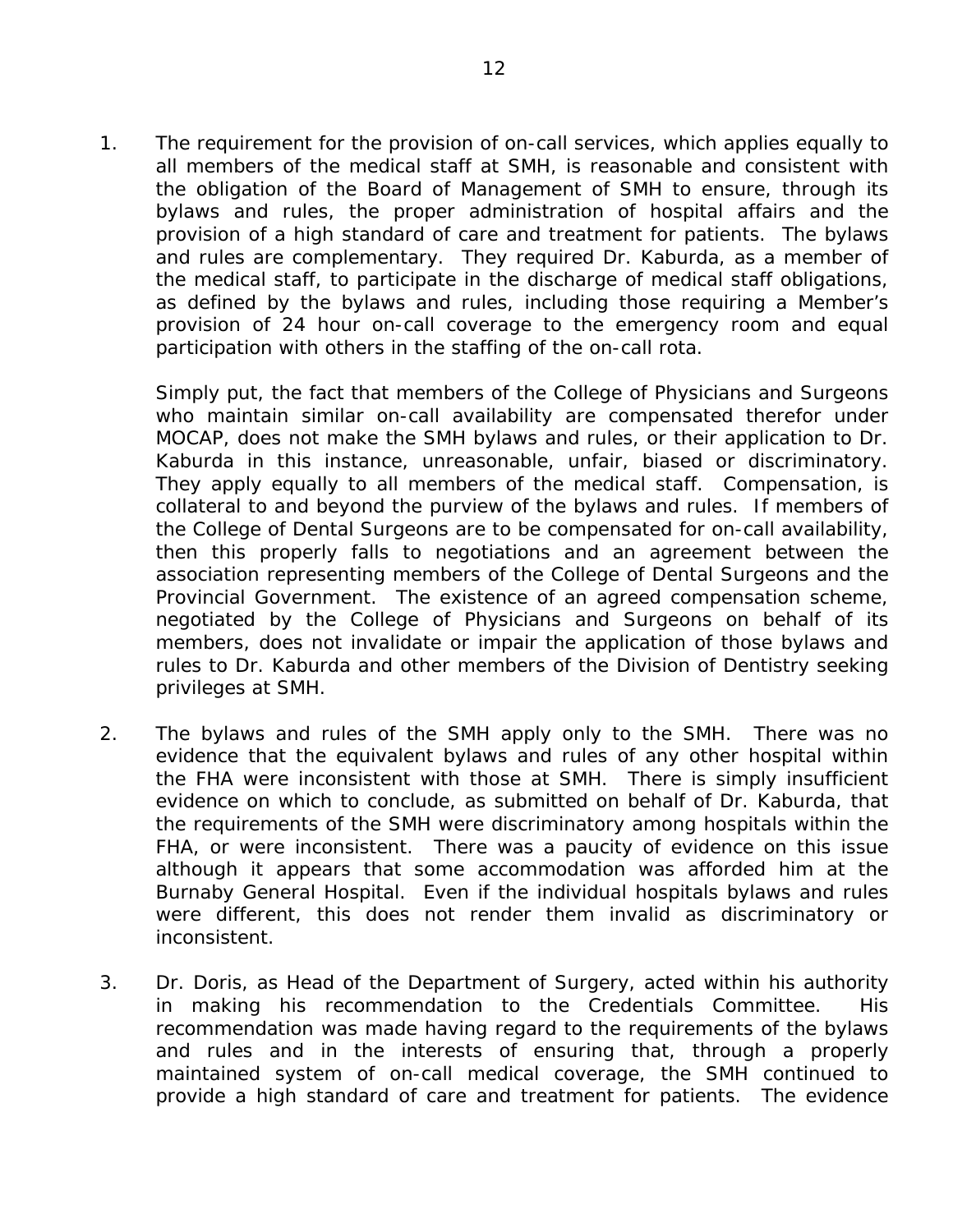falls far short of demonstrating that Dr. Doris acted with any legal "bias" or that he "improperly" intervened in the process by which a decision was ultimately made by the LMAC that his privileges not be renewed effective December 31, 2003. At all material times Dr. Doris acted in accordance with his role and responsibilities and not improperly or with any oblique motive.

- 4. There was a paucity of any evidence upon which this Board could conclude that there was prejudice to Dr. Kaburda's patients which resulted from the non-renewal of his privileges. Indeed, Dr. Kaburda retains privileges at the Burnaby General Hospital. Even if there was sufficient evidence of some prejudice, which there was not, it flowed from Dr. Kaburda's decision to refuse to provide on-call services in breach of the Bylaws and Rules which he undertook to abide by in his application for renewal of privileges.
- 5. The Bylaws, in effect prior to June 2004, were the *Medical Staff of the South Fraser Health Region Bylaws* as adopted by resolution of the FHA on December 12, 2001. These Bylaws were supplanted in or about June 2004 by the *Medical Staff Bylaws for the Fraser Health Authority.* Dr. Kaburda's fifth ground of appeal concerns the application of Article 4.4.5 of the *Medical Staff Bylaws for Fraser Health Authority* which, although not adopted and in effect at times material to this Appeal, nevertheless were said to have been "circulated and generally followed prior to the events herein", presumably by the FHA.
- 6. Article 4.4.5 of the *Medical Staff Bylaws for the Fraser Health Authority*, provides that: "If the Board of Directors decides to *terminate* the appointment or *alter* the privileges of a Member for other than a disciplinary issue, patient safety concerns or quality of medical care, that Member of the Medical Staff must be given 12 months notice before privileges are modified or appointment is terminated." [Emphasis added]

Even if these Bylaws did apply, which they did not, the question posed is whether, in failing to give "12 months notice" of the decision not to renew Dr. Kaburda's privileges, that decision could be said to have "altered" his privileges or that in declining to renew his privileges his appointment was "terminated". The annual renewal requirement for privileges reflects the fact that, as here, unless otherwise renewed, privileges merely lapse with the effluxion of time. The decision to not renew is not a decision to "alter" privileges or "terminate" an appointment within the meaning of s. 4.4.5.

*The Medical Staff Bylaws* applied *mutatis mutandis* upon the formation of the FHA by amalgamation under the provisions of the *Health Authorities Act*, R.S.B.C. 1996, c. 180. By extension of the Appellant's grounds of appeal, Dr. Kaburda's position might be taken to be that the non-renewal of his privileges was unlawful in the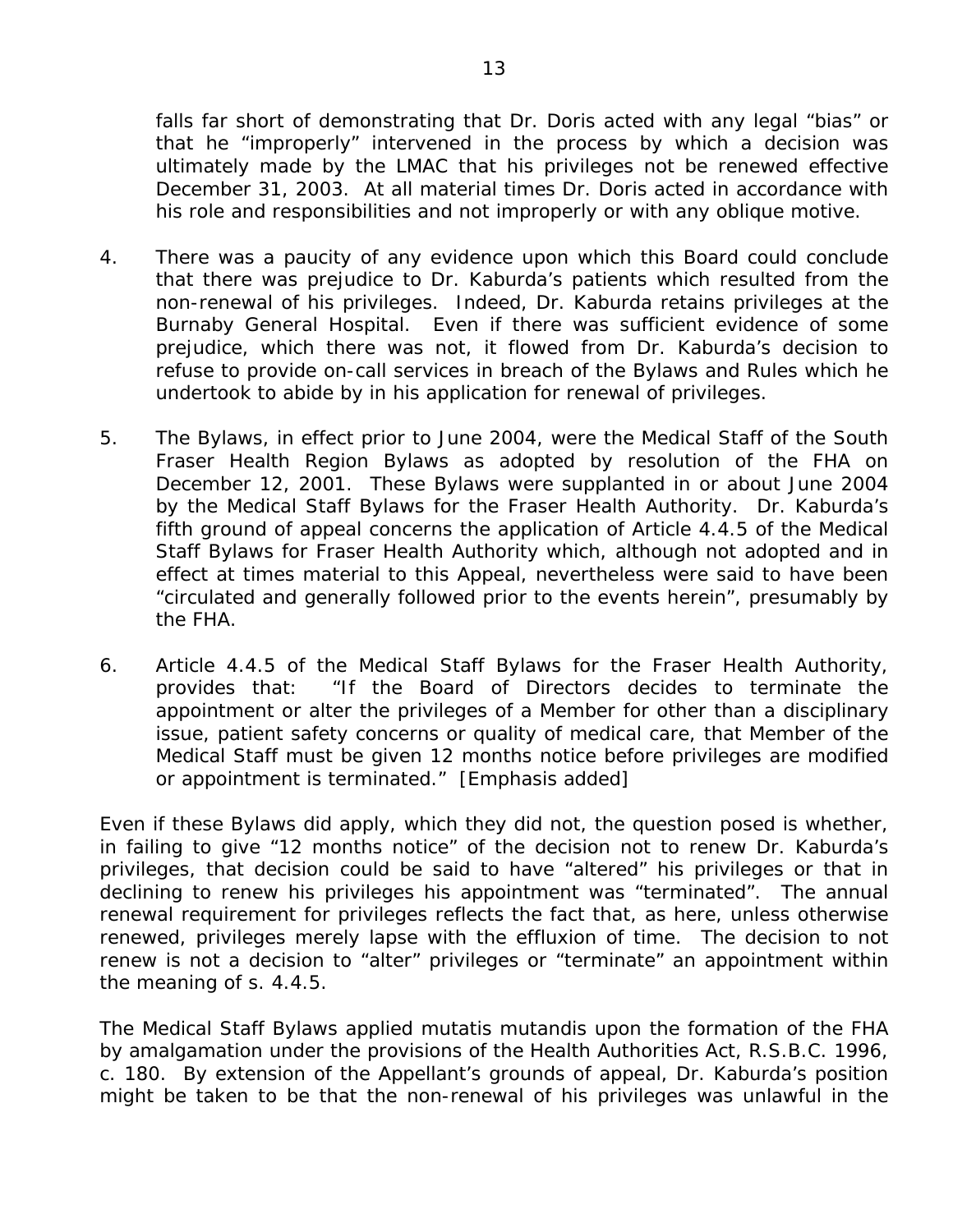absence of his receiving 12 months notice as required by Article 4.5.5 of the *Medical Staff Bylaws*.

Any proper interpretation of *Medical Staff Bylaw* 4.5.5 requires that consideration be given not only to individual patient safety concerns, but broader considerations affecting the scheme put in place by SMH for ensuring adequate and fair coverage by on-call medical staff for treatment of emergencies involving patient safety concerns in one of the busiest emergency departments in Canada. *Medical Staff Bylaw 4.5.5* provides, in effect, that 12 months' notice is not required to be given where there are " patient safety concerns "

It is common ground that no "disciplinary issues" or "quality of medical care" issues respecting an individual patient, arose as a result of Dr. Kaburda's decision to withdraw his on-call services. However, on the whole of the evidence this Board finds that Dr. Kaburda's refusal to participate in the on-call rota did result in "patient safety concerns" as described by the Head of the Department of Surgery, Dr. Doris, whose responsibility included the maintenance of appropriate levels of Emergency Department coverage. The Board finds that the provision of on-call coverage is essential to the ability of the SMH to provide quality of emergency medical care in circumstances involving patient safety. The treatment of traumatic mandibular fractures, for example, can hardly be said to be unconnected with patient safety concerns. Dr. Kaburda's refusal to be on-call created a "gap" in the rota which was only filled when an additional medical staff member was provisionally given privileges for on-call coverage.

The Board finds that Dr. Kaburda's refusal to provide on-call services did raise "patient safety concerns" within the meaning of *Medical Staff Bylaw* 4.5.5, as a result of which, 12 months notice of the non-renewal of privileges was not required to be given. His decision was not supported by other members of the Division of Dentistry and it caused a "gap" in the on-call rota which could only be filled by engaging the provisional services of another oral and maxillofacial surgeon. Dr. Doris' testified, that allowing hospital privileges to members of the Medical Staff who decline to provide on-call services would lead to a collapse of on-call coverage by the Division of Dentistry. This reflects the patient safety concerns which underlie the requirement for the hospital's provision of appropriate levels of on-call emergency service by trained specialists. Equal participation by medical staff in the on-call rota ensures and enhances the ability of the SMH to provide safe and timely emergency patient care. If a member of the medical staff, particularly with a specialty, and contrary to the agreed Rules, unilaterally refuses to participate, in on-call coverage, then the scheme designed to ensure patient safety is adversely affected if not wholly undermined.

Acceding to this "argument" would result in the unintended and adverse effect described by Dr. Doris that, upon renewing Dr. Kaburda's privileges for a further